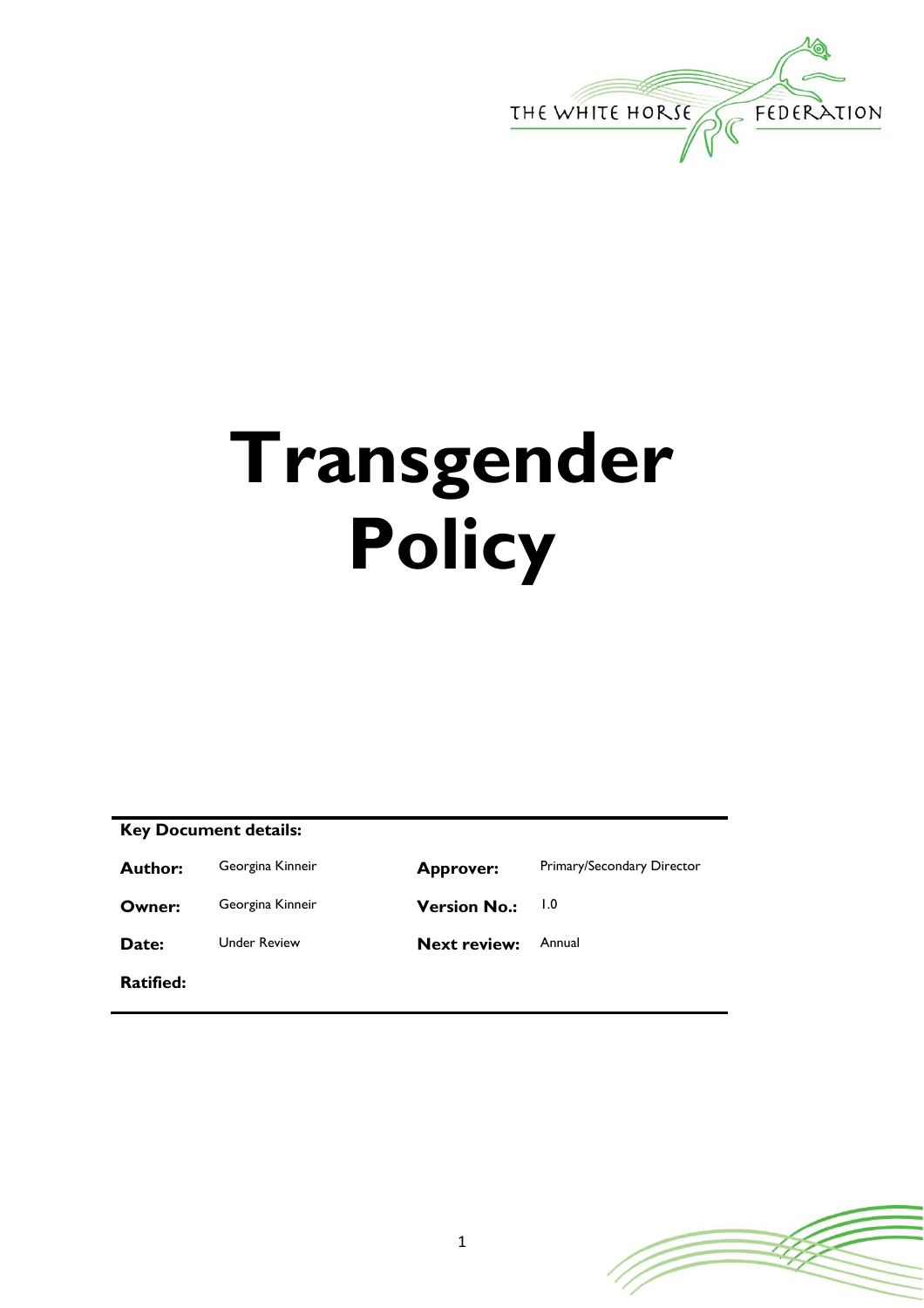

## **Introduction**

#### 1.1 Statement

The White Horse Federation (TWHF) is committed to ensuring equal attitudes and behaviour of all its employees, students and any others involved in the school community, regardless of gender. We will ensure that neither males nor females are treated less favourably in any procedures, practices or aspects of our school environment.

TWHF will not tolerate harassment or ill treatment of people based on their gender or transgender status. We have a responsibility to educate non-transgender students whilst effectively supporting transgender and transgender-questioning students in order to prevent transphobia. The purpose of this guidance is to deeper embed good practice in the field of Transgender work in all of our schools to minimise distress and ensure an inclusive positive environment is achieved.

## 1.2 Aim and purpose

This guidance is aimed at supporting, informing, protecting, and enabling students to question their gender identity in a safe and non-judgemental atmosphere ensuring all students achieve their full potential while at school by:

- Ensuring teachers and Governors are dealing with Transgender matters inclusively and sensitively
- Providing an inclusive environment for any Transgender student
- Ensuring all students are aware of and educated on issues of Transgender

## 1.3 Who it applies too

The policy applies to the individual children, their parent/carers, principal, school staff, governing body and The Trust.

## **2 Transgender Identity**

A Transgender person feels that their external appearance (sex) does not match up with the way they feel internally about their gender identity. A Female to Male (F2M) person will have the external appearance or body of a female and identify their gender as male; a Male to Female (M2F) person will have the external appearance or body of a male and identify their gender as female.

The word Transgender is sometimes used interchangeably with the term gender-variant but usually has a narrower meaning and different connotations than gender variant, including nonidentification with the gender assigned at birth. Children and students that experience or show gender variance may or may not be transsexual, as some will not retain their gender variance following puberty because gender variance can be fluid.

Gender Dysphoria (or Gender Identity Disorder) is a clinical condition that can present from as early as age 2 and can only be diagnosed by a medical and/or psychiatric expert. A person diagnosed with Gender Dysphoria may require treatment, e.g. hormone blockers (currently not available in the UK under the age of 16), to ameliorate the symptoms associated with being Transgender. A Transgender person may live their life without being or needing to be diagnosed as having Gender Dysphoria.

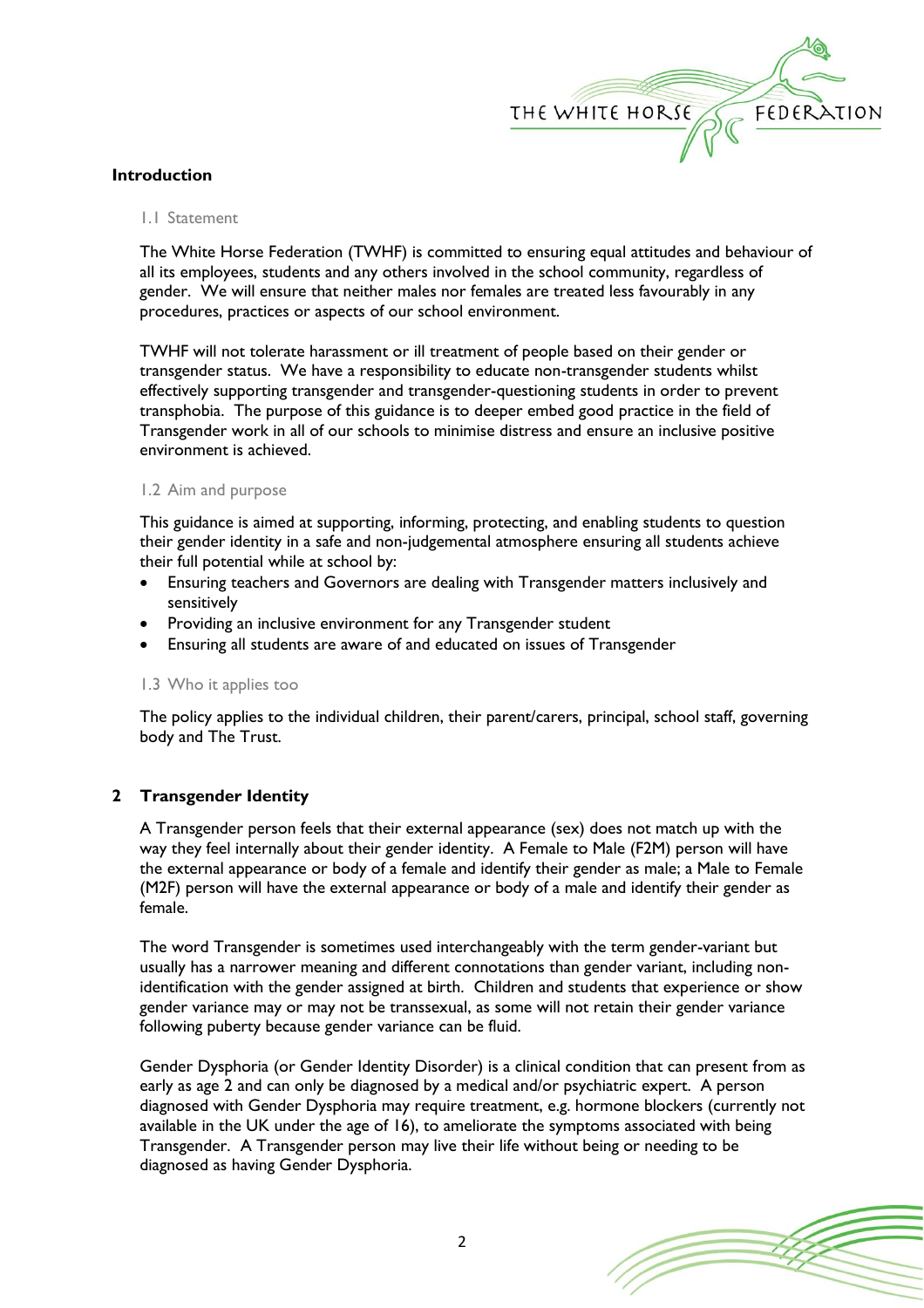Diagnosis and treatment for young people is currently only possible through a specialist team. It must be understood that some people with Gender Dysphoria may not want any treatment. Some may choose to be known by a different name or to wear different clothes. However, most or all young Transgender people (and their families) will need some expert support as they grow up and develop.

THE WHITE HORSE

FEDERATION

## **3 Legislation**

## 3.1 Data Protection Act 1998 (UK)

Information about a person's Transgender status is considered `sensitive personal data' and is subject to tighter controls than other personal data. Explicit consent is required before it can be processed.

- Personal data must be looked after properly following the eight data protection principles, which include ensuring personal data is accurate, secure and processed fairly and lawfully.
- Failure to change a person's title, name and gender when requested could lead to the following offences under the Act.
	- o Disclosure of personal information that is used, held or disclosed unfairly, or without proper security
	- o Failure to ensure personal information is accurate and up-to-date
	- o Processing of data likely to cause distress to the individual.

## 3.2 The Human Rights Act 1998

The following Articles from The Human Rights Act 1998 support the rights and needs of Transgender people to live their lives in their true gender.

- Article 8: right to respect for private life and family life
- Article 10: freedom of expression
- Article 14: the prohibition of discrimination

## 3.3 The Gender Recognition Act 2004

The Gender Recognition Act 2004 is mainly concerned with the process by which a person can get a Gender Recognition Certificate, and correct their original birth certificate to match their true gender. This can only occur after a person reaches 18 years of age but is something that many younger people may aspire to.

## 3.4 Equality Act 2010 (Great Britain)

The Equality Act 2010 ensures legal protection against discrimination, harassment and victimisation (direct or indirect) for everyone under the nine protected characteristics defined in the Act, one of which is Gender Reassignment (also known as Transgender).

Part 6 of the Equality Act 2010 makes it clear that the Act specifically refers to School and young people.

The Equality Act 2010 (2:1:7) states that:

A person has the protected characteristic of gender reassignment if the person is proposing to undergo, is undergoing or has undergone a process (or part of a process) for the purpose of reassigning the person's sex by changing physiological or other attributes of sex.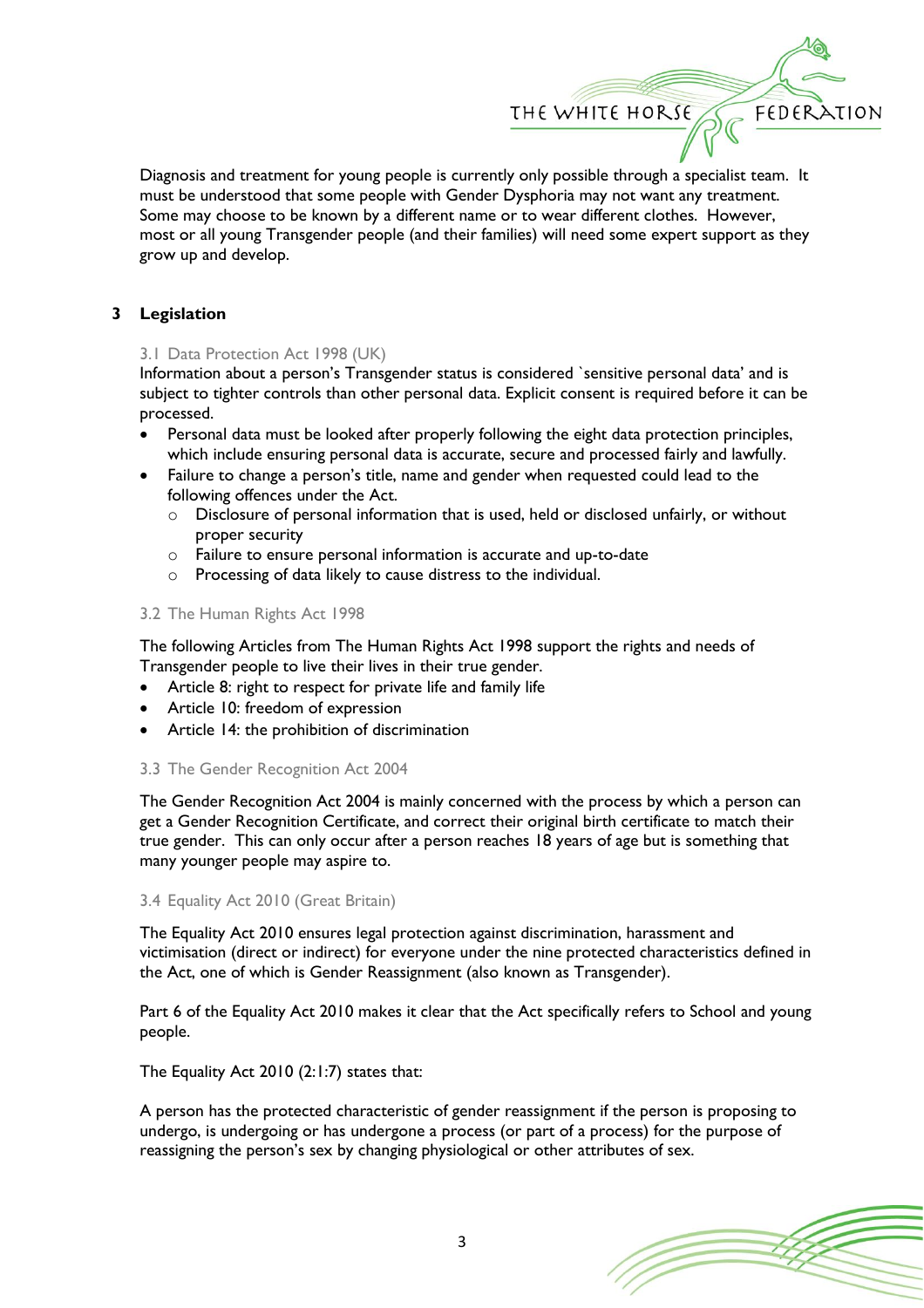

The Act applies to employment, education and a range of other areas where discrimination may take place. In order to be protected under the Act, a student will not necessarily have to be undergoing a medical procedure to change their sex, but they must be taking steps to live in the opposite gender, or be proposing to do so.

3.5 Sex Discrimination (Gender Reassignment) Regulations 1999

- Individuals who intend to undergo, are undergoing or have undergone gender reassignment are protected from discrimination in work, school and vocational training (including higher education study).
- Less favourable treatment relating to absences arising from gender reassignment is unlawful if:
	- o the treatment is less favourable than if it had been due to sickness or injury
	- $\circ$  the treatment is less favourable than if it had been due to some other cause and, having regard to the circumstances of the case, it is reasonable not be to be treated less favourably.
- Less favourable treatment includes the arrangements relating to terms and conditions or arrangements under which employment, education or vocational training is offered.

## **4 Discrimination**

As stated, The Equality Act 2010 ensures legal protection against discrimination in employment, education, the provision of services and the delivery of public functions, in relation to the nine protected characteristics defined in the Act, one of which is Gender Reassignment. The legislation states that a school must not discriminate against a student because of their Transgender status. Discrimination can be direct or indirect. Indirect discrimination occurs when a provision, criterion or practice applies to everyone but puts a person with a particular protected characteristic at a particular disadvantage, and it cannot be justified as a proportionate means of meeting a legitimate aim. An example might be an inflexible school uniform rule which offers no "unisex" options such as trousers for girls, and which would therefore create a particular difficulty for a F2M student.

## **5 School Attendance**

School will make reasonable adjustments to accommodate absence requests for treatment and external sources in line with their absence policy. Sensitive care will be taken when recording the reason for absence.

## **6 Transphobia and Bullying**

Each TWHF school has a robust anti-bullying policy. In line with this policy, transphobia incidents will be recorded and dealt with in the same manner as other incidents that are motivated by prejudice, e.g. racist or homophobic incidents.

## **7 Transphobic bullying and incidents**

Schools will need to ensure that the curriculum, assemblies and whole school environment is used to challenge gender stereotypes and binary notions of gender to create a safe learning environment for all children and young people and to prevent bullying and transphobia.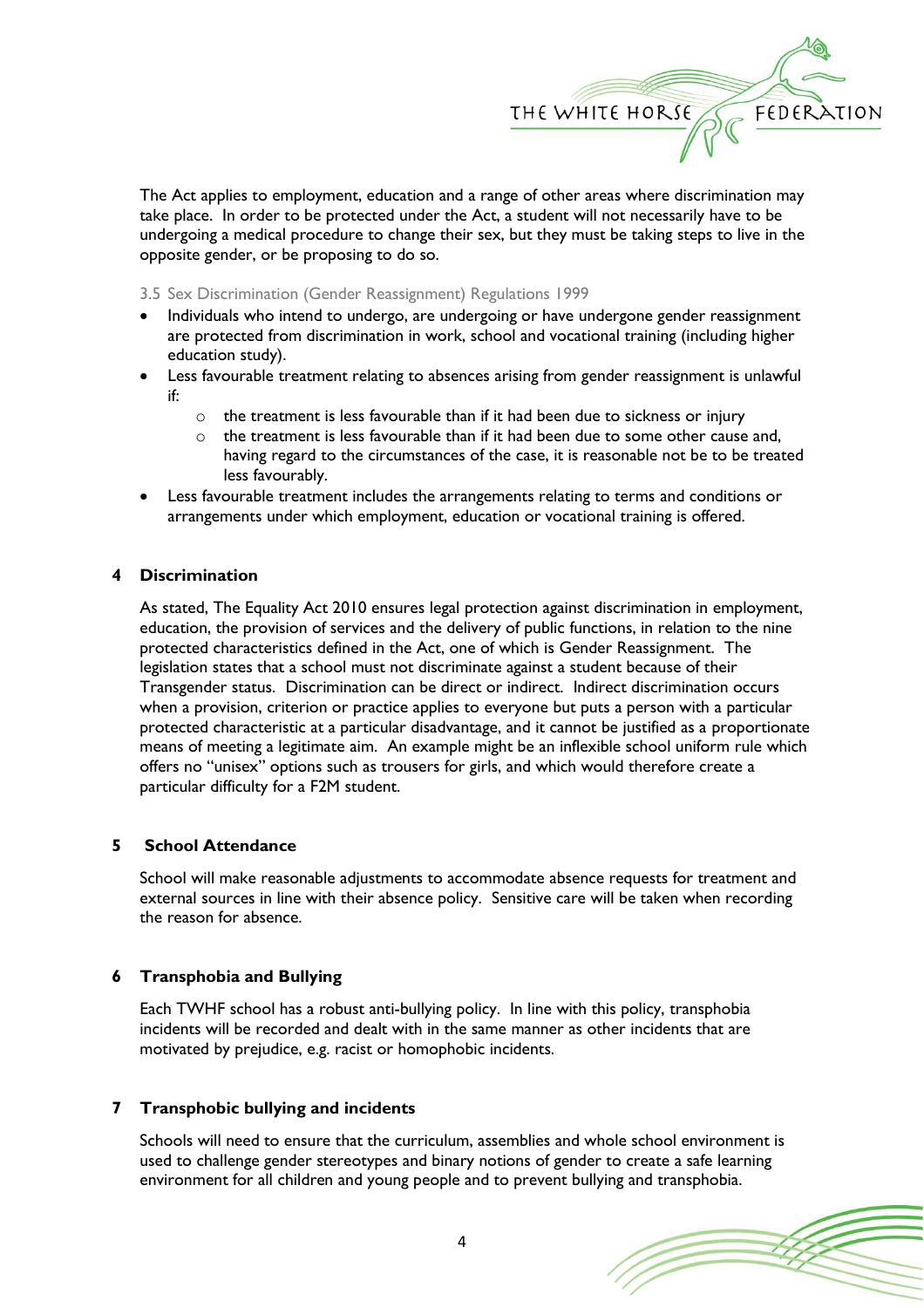

#### **8 Language**

Members of the school community should strive to use the preferred pronoun for a trans\* child, young person or adult. In addition, staff should think carefully about the language they use and when possible attempt to use language which does not reinforce a binary approach to gender (ie there are just males and females). Staff could reflect on the use of language such as 'ladies' and 'gents', 'girls' and 'boys' to describe groups of pupils or students. Firstly, a trans\* boy who is referred to as a girl or a trans\* girl who is called a boy will feel excluded by this language. Secondly, the language of 'ladies' or 'gents' may give an implicit message about what it is to be a woman/man and therefore reinforces certain stereotypical ideas of femaleness/maleness. It may be preferable to say 'come on Year 8's, off to your lesson now' or 'come on pupils, time to get on with your learning'. The purpose of this is not to deny gender as an important part of our identity, in fact this can be explored as part of learning in lessons such as PSHE; however, care needs to be taken to avoid excluding those who do not see themselves as male or female or make assumptions about someone's gender identity because of how they appear.

## **9 The Curriculum**

a) The issues related to Transgender will be visited for all students during the PSHE programme. These issues will also be touched upon during other courses.

b) Physical Education

A young Transgender person has the same right to Physical Education as other young people. There should be few, if any, issues regarding participation in the sports of their true gender. There may be sports where, as puberty develops, M2F Transgender participants may have a physical advantage over other girls but this should not present a problem within a carefully and sensitively managed lesson context. The issue of physical risk within certain sports should also be managed properly within the lesson context rather than by preventing young Transgender people from participating (which, in any case, would be discriminatory).

It may be that due to the nature of contact and physicality of sports such as rugby, the school would consider whether a Transgender person's participating in full contact sports is appropriate during the latter stages of puberty. This is something that the school will take a view on prior to the delivery of those lessons, in discussion with parents or carers.

The use of changing room facilities will also be carefully considered. Facilities for Transgender participants will be sensitive to their needs and also recognise the needs and sensitivities of other students. When competing at another school or an outside venue, school staff must ensure there is appropriate and sensitive provision available.

## **10 Training**

School will endeavour to ensure all school staff receive appropriate training in order to deliver appropriate teaching and learning.

#### **11 Changing/Toilet Facilities**

The school must take reasonable, practical steps to create access to toilets that corresponds to the student's gender identity. Any pupils or student who has a need or desire for increased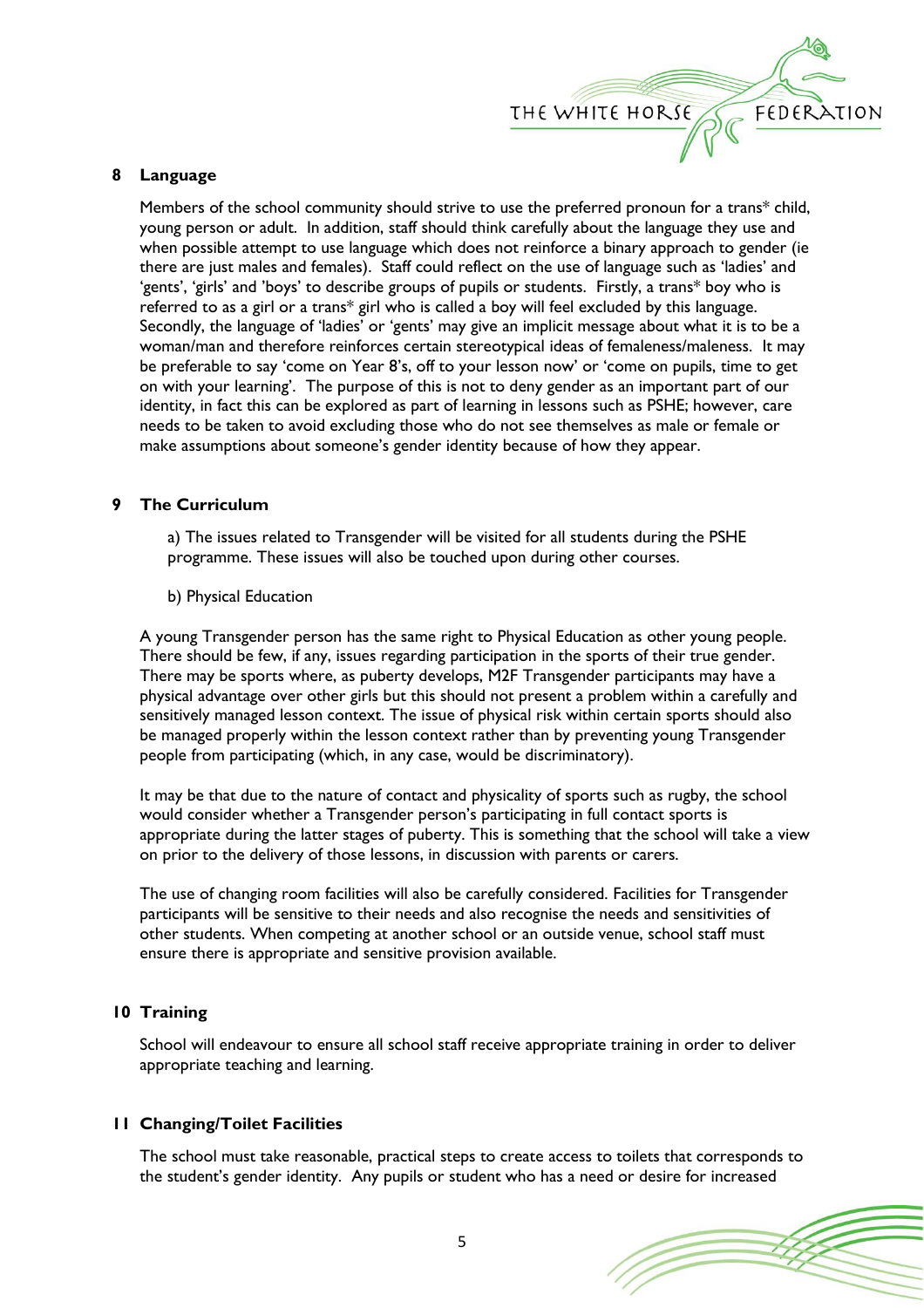

privacy, regardless of the underlying reason, should be provided access to a single stall toilet, but no pupil or student shall be required to use such a toilet. In most cases, trans\* pupils or students should have access to the changing room that corresponds to their gender identity. This approach is underpinned by the Equality Act 2010 whereby refusing a child or young person access to the changing room of their true gender identity would constitute an act of discrimination. Any pupil or student who has a need or desire for increased privacy, regardless of the underlying reason, should be provided with a reasonable alternative changing area such as the use of a private area.

## **12 School Uniform**

At TWHF schools all students are expected to follow the school uniform policy. There is a generally broad range of uniform available for both genders (i.e. girls and boys can wear trousers).

## **13 Name Changing and Exam Certification**

If a Transgender student wishes to have their preferred name recognised on school systems, this will be supported and will feed on to letters home, report cycles, bus pass information etc. Furthermore, the change of name and associated gender identity will be respected and accommodated by the school. It is a real indicator that the Transgender student is taking steps to, or proposing to move towards a gender they feel they wish to live in. Technically, students can be entered under any name with an Examination Board. However, it is a very complex matter. Once a result is accredited it will need to be linked with a Unique Pupil Number (UPN) or Unique Learner Number (ULN) which existed in the school census information submitted in January of the examination year. UPNs and ULNs are only linked with legal names, not preferred names. It is possible for examination certificates to be issued in the preferred name, but any young person finding themselves in this position should discuss this issue with school and parents or guardians to ensure the best way forward.

Respecting a child or young person's request to change name and pronoun is a pivotal part of supporting and validating that young person's identity. It is also important to consistently use preferred pronouns and names in order to protect a child or young person's confidentiality and to not 'out' them in ways that may be unsafe and exposing.

## **14 School Visits**

Normal school visits and activities may lead to overnight stays, either at home or abroad. Issues may arise for both Transgender students and other students but this must not mean Transgender students are excluded from the visit. The School will assess any additional needs well in advance. It may be necessary to have a parent, carer or a member of staff accompanying the visit to ensure the Transgender student can be fully included.

Sleeping arrangements will be considered before a visit is undertaken; it is possible that the Transgender student would prefer to have a separate room. Each individual case and visit needs to be considered carefully and well in advance, with advice from all appropriate bodies.

In the course of a visit abroad, a student could be searched at a border or other places. The School will contact any relevant border control or other agency in advance to ensure that the risk assessment being prepared by the school is accurate for the visit in question.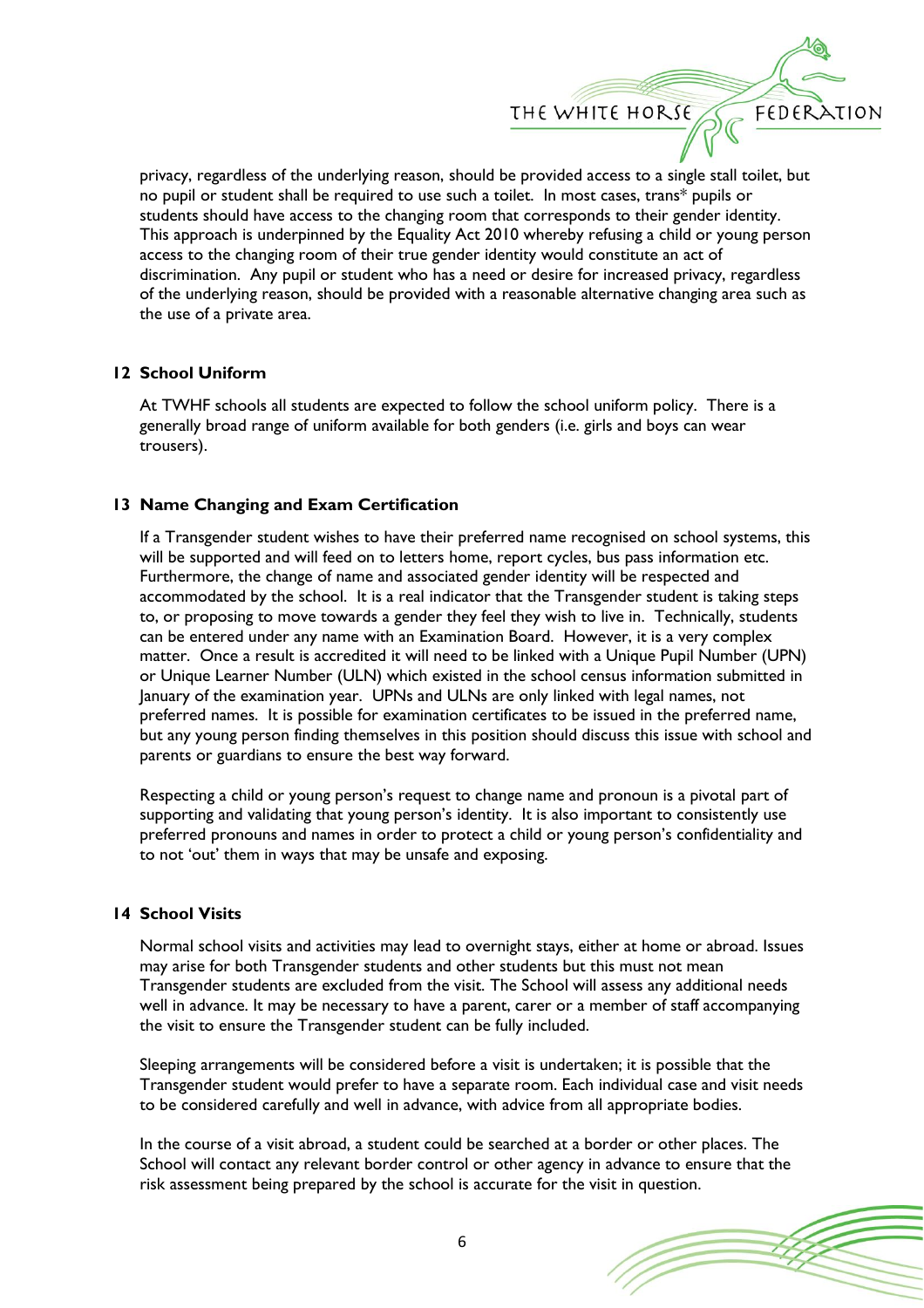

In some countries, for example, it is illegal to be part of the Transgender community; in some it is an offence not to report to the authorities that a person is part of the Transgender community.

The School will investigate the laws regarding Transgender people in any country considered for a school visit.

#### **15 Risk Assessments**

Risk assessment will be completed for any activity impacted by this policy.

## **16 Supporting the whole school community to have a positive understanding of transgender people**

All schools need to work towards a robust whole school approach towards developing an understanding of trans\* issues and prevention of transphobia, which will minimise the potential of issues or concerns being raised by cisgender members of the school community including parents and carers about trans\* children and young people accessing toilets, residential facilities etc according to their gender identity rather than their biological sex. Raising awareness of the school's approach to transphobia and supporting trans\* and gender questioning children and young people can be done through school newsletters and websites by for example:

• Providing information about PSHE lessons on gender stereotyping, gender identity and trans\* issues

There will be cases where a child or young person's trans\* identity is not widely known and the school should seek to protect this information, unless the trans\* child or young person wishes it to be known. Where a child's trans\* identity is known to the wider school community schools will need to ensure that they have a robust language using the Equality Act and a Human Rights approach to counteract any prejudice expressed or concerns raised. Additionally, when a parent or carer raises a concern about the safety of their child when spending time in the company of a trans\* identified pupil or staff member it is vital that staff focus on the 'problem' being with the person who raises the concern and not with the trans\* individual. Therefore, support work should be aimed at answering the question 'how can we make your child feel more safe?' rather than compromising the rights of the trans\* person.

## **Scenario 1)**

**My daughter doesn't want a boy changing next to her, what if he looks at her body?**  For example, in this scenario it would not be appropriate to remove the trans\* person from the changing rooms if a concern is raised by a parent or carer. In this situation, it would be far more appropriate to look at offering an alternative changing arrangement for the child who feels uncomfortable around the trans\* person. A Human Rights response would be to state that although the individual in question may have the body of a boy, they are in every other respect a girl and as such have the right under the Equality Act to change with the girls and to be treated fairly as such. It is the responsibility of members of staff to support both trans\* students and cisgender students to feel comfortable around one another.

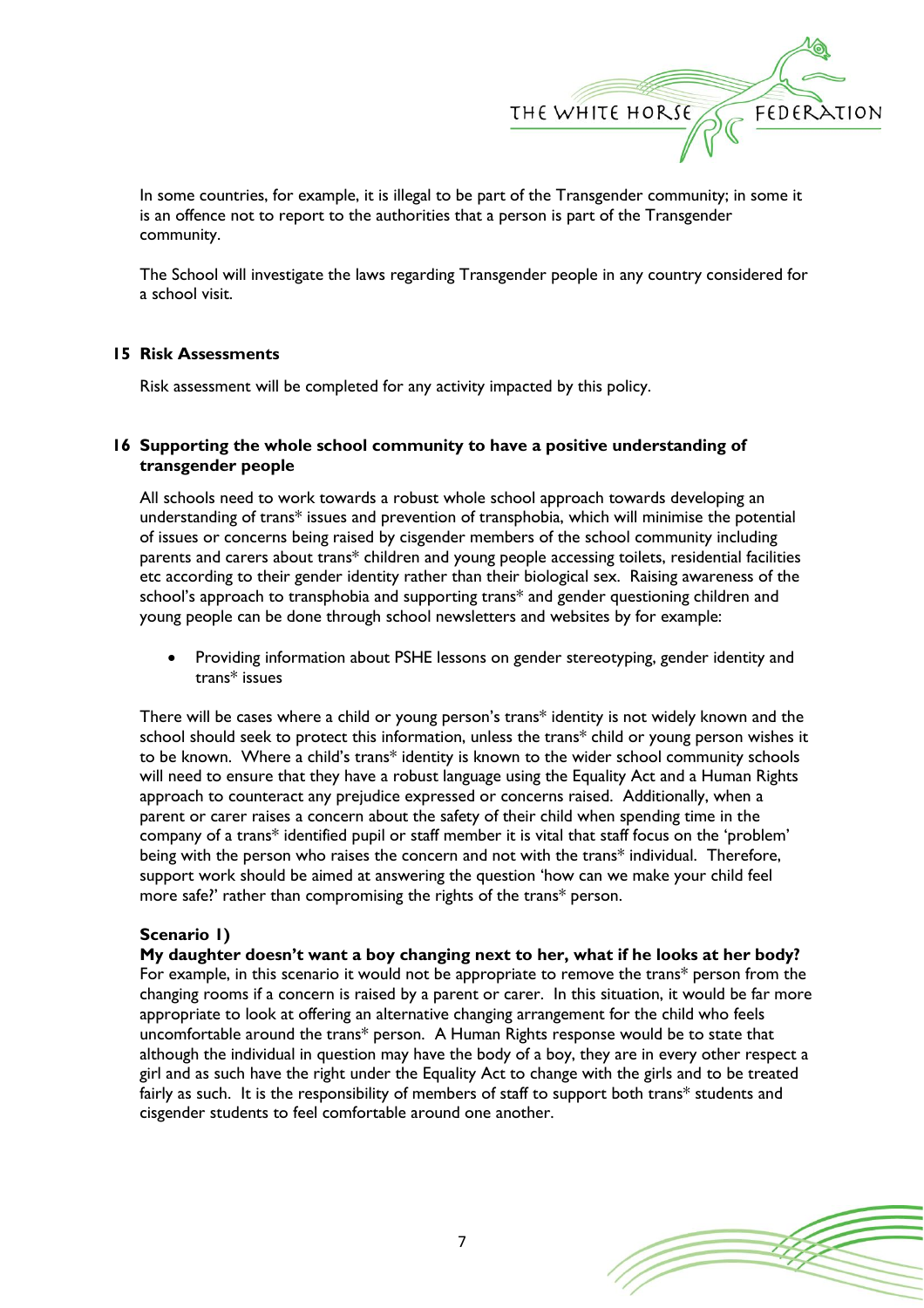

## **17 Code of conduct**

This policy is to be adopted across the TWHF and should be complied with by all schools. It is understood that, in some circumstances, local conditions mean that delivery will require local specific changes in the procedures by agreement with the Trust. However, the core essence of the policy must be followed.

## **18 Monitoring and Review**

TWHF will review the content of this policy on an annual basis in line with its policy review process and statutory requirements.

The Policy owner will make and consult on any changes. These will be ratified by a designated Senior Leadership Team member or CEO.

Changes will be updated on the Trust's website and disseminated to all schools.

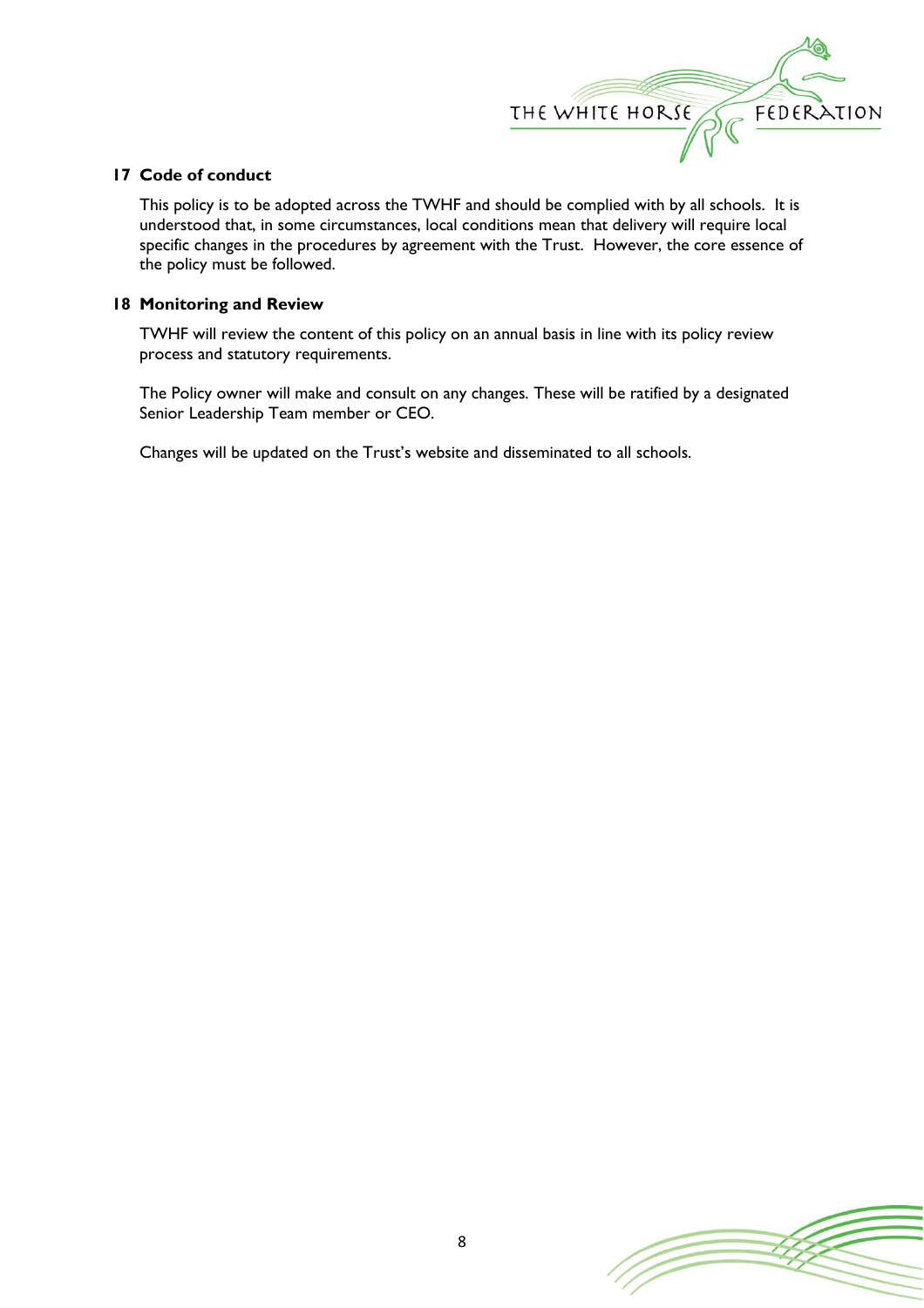

## **GLOSSARY OF TERMS**

**F2M –** Female to Male, a person that was identified as Female at birth but came to feel that their true gender is actually Male.

**Gender** – the way that a person feels about themselves in relation to their physical and mental self; the basis of their identifying as male, or female, or neither, or both.

**Gender Dysphoria –** the medical condition that describes the symptoms of being Transgender.

**Gender Identity Disorder –** GID is a medical term describing being Transgender, this tends not to be used owing to the subtext around the word disorder.

**Gender Recognition Certificate –** an official document presented by a Gender Recognition Panel that enables all official documents and records (including birth certificate) to be amended to the true gender of the individual thereby providing full legal recognition.

**Gender Role –** the social role/interaction with others, which gives expression to the inner gender identity and reinforces it.

**M2F –** Male to Female, a person that was identified as Male at birth but came to feel that their true gender is actually Female.

**Sex –** the way a person's body appears, sometimes wrongly, to indicate their gender. Transgender – a person that feels the assigned gender and sex at birth conflicts with their true gender.

**Transsexual –** a Transgender person who lives fulltime in their true gender.

**True Gender –** the gender that a person truly feels they are inside.

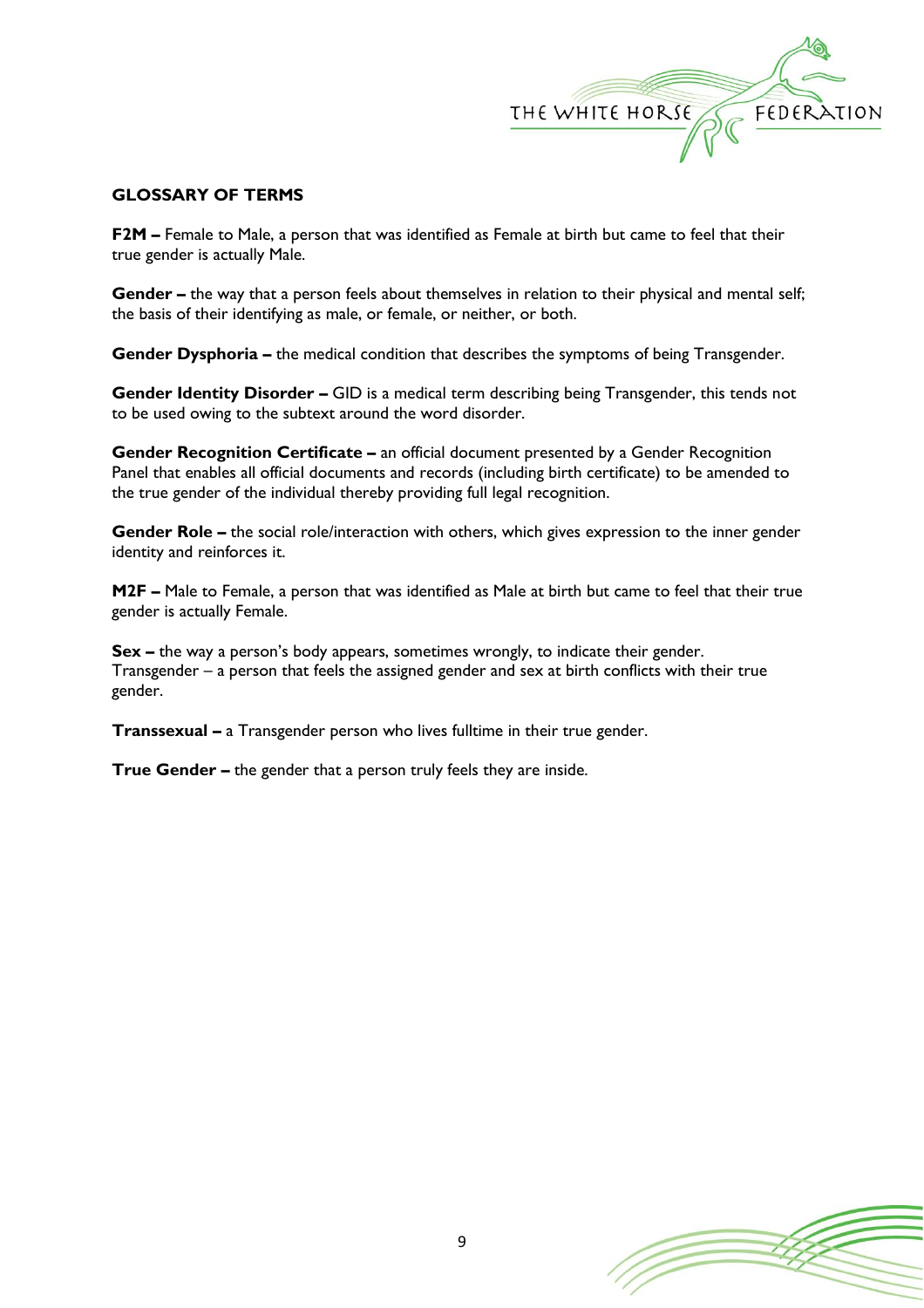

## **External Support and Resources:**

Organisations that exist to provide support to pupils, staff and parents

#### **The Laurels Gender Clinic** [www.devonpartnership.nhs.uk](http://www.devonpartnership.nhs.uk/)

Offering ongoing support to people with Gender Identity issues through the NHS

## **Schools out** [www.Schools-out.org.uk](http://www.schools-out.org.uk/)

There are lesson plans, items about LGBT History Month (February), Transphobic bullying and info for teachers.

#### **The Intercom Trust** [www.intercomtrust.org.uk](http://www.intercomtrust.org.uk/)

South West charity that provides local professional community support and advocacy for LGBT and Non-Binary people and their families, and training and consultancy on LGBT and NB issues.

#### **Gendered Intelligence** [www.genderedinteligence.co.uk](http://www.genderedinteligence.co.uk/)

A community interest company that delivers arts programmes, creative workshops, mentoring, training and youth group sessions to Trans youth (under the age of 25).

#### **Gender Identity Research and Education Society** [www.gires.org.uk](http://www.gires.org.uk/)

National body that examines the science around gender and Transgender individuals produces a wide range of resources for schools and other public bodies, including a toolkit on combating Transphobic bullying and an e-learning package.

#### **Mermaids** www.mermaidsuk.org.uk

National charity that connects and supports young Trans people and their families

## **LGBT Consortium** www.lgbtconsortium.org.uk

A national membership organisation focusing on the development and support of LGBT groups, projects and organisations so they can deliver direct services and campaign for individual rights. Provide a directory of agencies across the UK

## **The Beaumont Society** [www.beaumontsociety.org.uk](http://www.beaumontsociety.org.uk/)

National society that supports mainly M2F Trans people and their families and friends

#### **International Lesbian and Gay Association** [www.ilga.org](http://www.ilga.org/)

ILGA - International Lesbian and Gay Association information on international LGB&T issues